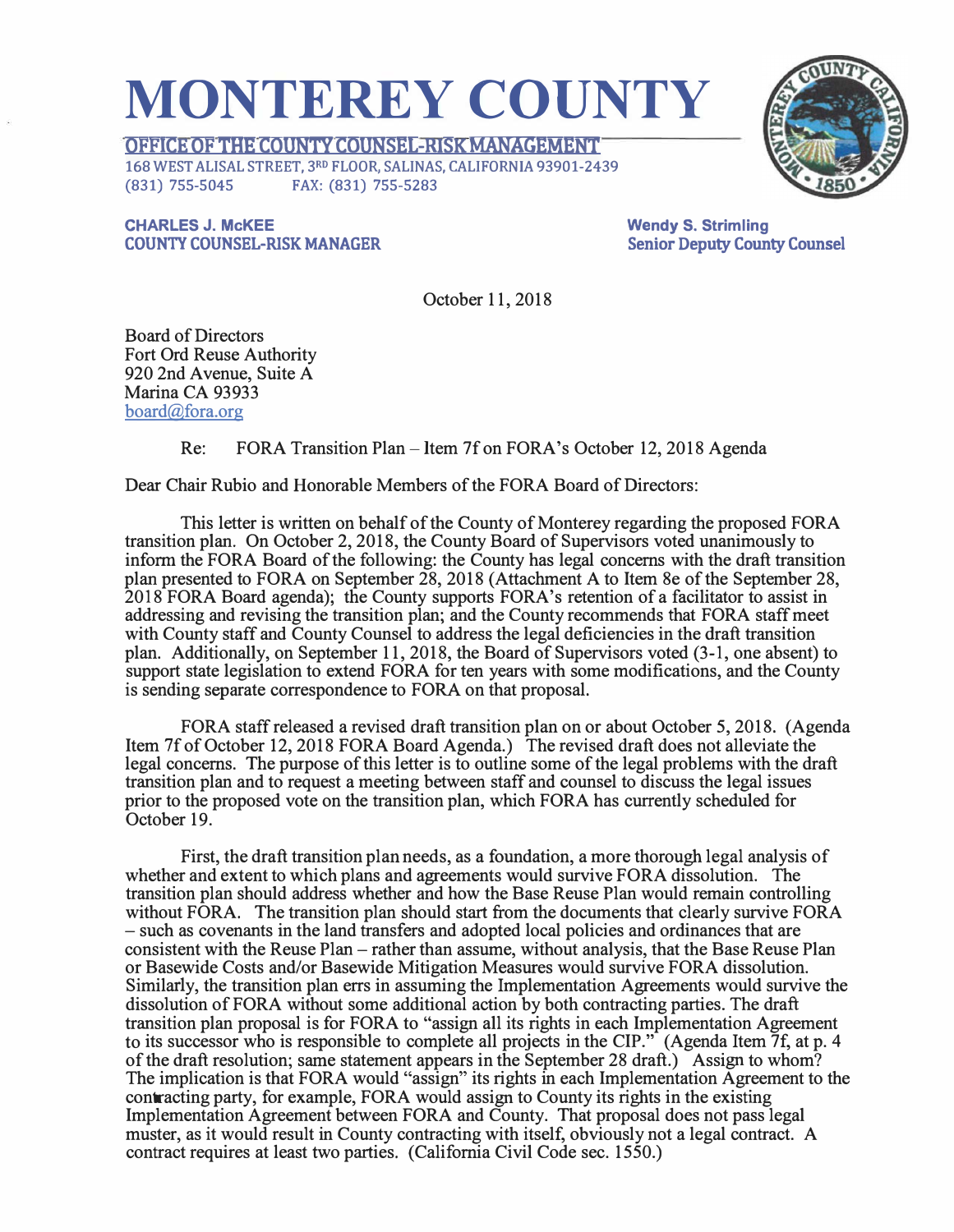Letter to FORA October 11, 2018 Page 2

Similarly, the draft transition plan's proposal for the Master Resolution is not well considered. The transition plan proposes to continue the policies in the Master Resolution (Chapters 3 and 8 in particular) by directing staff "to record the Master Resolution in its entirety one  $(1)$  month prior to dissolution." (Agenda Item 7f, at p.9 of the draft resolution.) This proposal does not appear to serve its intended purpose. First, as to land already transferred, it is questionable whether FORA could legally record the Master Resolution without the permission of the current owner. More substantively, while recordation accomplishes notice to future buyers, recordation does not address how the Master Resolution would be implemented post-FORA when, by its terms, the Master Resolution depends on FORA or a successor centralized regional implementing body. For example, Chapter 8 dictates procedures for the FORA Board to follow for determinations of consistency of local legislative actions with the Base Reuse Plan. Simply recording the Master Resolution does not address how Chapter 8 would be implemented in the absence of a successor centralized body to succeed FORA.

The transition plan also needs to differentiate more precisely between true legal obligations and matters of policy choice and discretion. The draft transition plan characterizes the proposed projects in the Capital Improvement Program (CIP) as "obligations" to be assigned to successors, but this assertion is not supported by the relevant documents or law. The draft transition plan purports to rely on "the authority granted by the legislature in Government Code section 67700(b)" to designate "all projects identified in the CIP as obligations required to be assigned by this Transition Plan in accordance with the formulas set forth in the Implementation Agreements . . . " (Agenda Item 7f, at p. 4 of the draft resolution; same statement appears on p. 4 of the September 28 draft.) Government Code section 67700 provides for the assignment of assets, liabilities, and obligations, but it does not address the predicate question of which FORA programs and activities are "obligations" to be assigned. The Reuse Plan incorporates a growth management approach, with the CIP as a primary tool for growth management. The Reuse Plan also includes a Development and Resource Management Policy to "restrain development to available resources and service constraints." (Reuse Plan, Policy 3.11.5, at p. 194.) But, neither the Base Reuse Plan, Implementation Agreements, or restrictions recorded on title as part of the land conveyances mandate the completion of specific CIP projects. While there may be specific contractual or financial commitments that do give rise to a legal obligation for a specific project, the transition plan would need to identify those specifically. In the absence of such specific contractual obligations for specific projects, the transition plan should recognize the general legal principle that, if a future proposed CIP project is "assigned" to a jurisdiction, that jurisdiction has discretion to determine whether to proceed with the project, based on future environmental review, funding availability, analysis of consistency with its general plan policies and ordinances, and other factors within that jurisdiction's sound discretion. Absent some specific contractual obligation, FORA does not have the legal authority, nor do Government Code sections 56886 or 67700 provide FORA or LAFCO the authority, to require jurisdictions to decide to undertake specific infrastructure projects. **<sup>1</sup>**

The transition plan should also take account of the legal limitations on local jurisdictions' ability to make future financial commitments based on an unknown future source of funds. The draft transition plan "assigns" post-dissolution costs "based on projected CFD special taxes to be collected" for habitat, transportation, and water/wastewater, totaling more than \$19 million of future costs in the case of the County according to the draft transition resolution. (Item 7f, at pp.

<sup>&</sup>lt;sup>1</sup> Government Code Section 67700(b)(1) authorizes LAFCO to "provide for the orderly dissolution of the authority including ensuring that all contracts, agreements, and pledges to pay or repay money entered into by the authority are honored and properly administered, and that all assets of the authority are appropriately transferred." Section 67700(b) states that the "transition plan shall assign assets and liabilities, designate responsible successor agencies, and provide a schedule of remaining obligations." Government Code Section 56886, which is also cited by the Plan, also does not provide authority to assign land use projects to jurisdictions. Section 56886 states explicitly that "none of the terms and conditions" of change of organization "shall directly regulate land use, property development, or subdivision requirements."